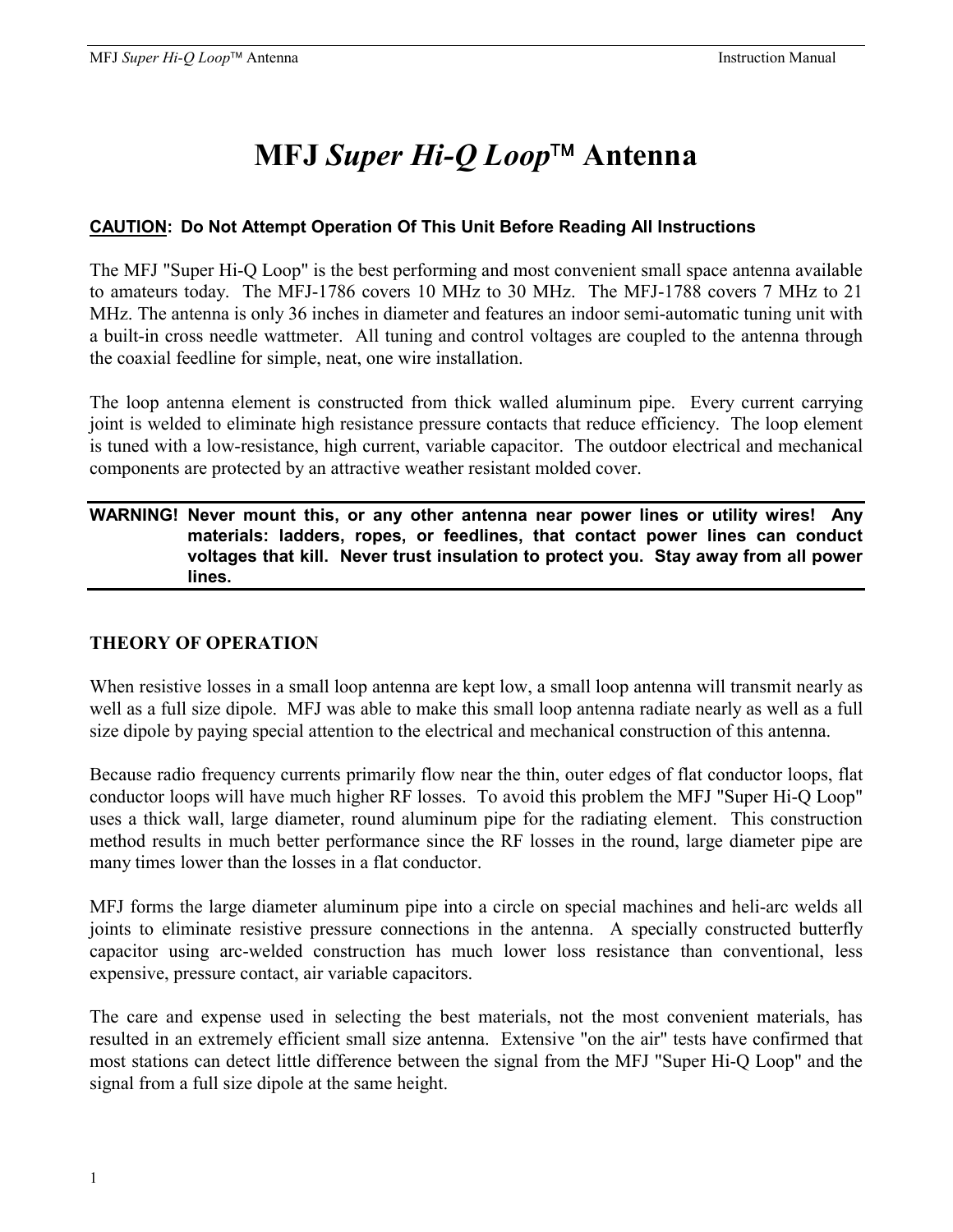#### **PATTERNS, POLARIZATION AND LOCATION**

directions that the "wheel's axle" would run.

This loop antenna can be mounted to provide either vertical or horizontal polarization. To mount this antenna for vertical polarization the loop should be mounted standing up. To mount the loop for horizontal polarization the loop should be mounted so it lays flat.



2

**Figure 2**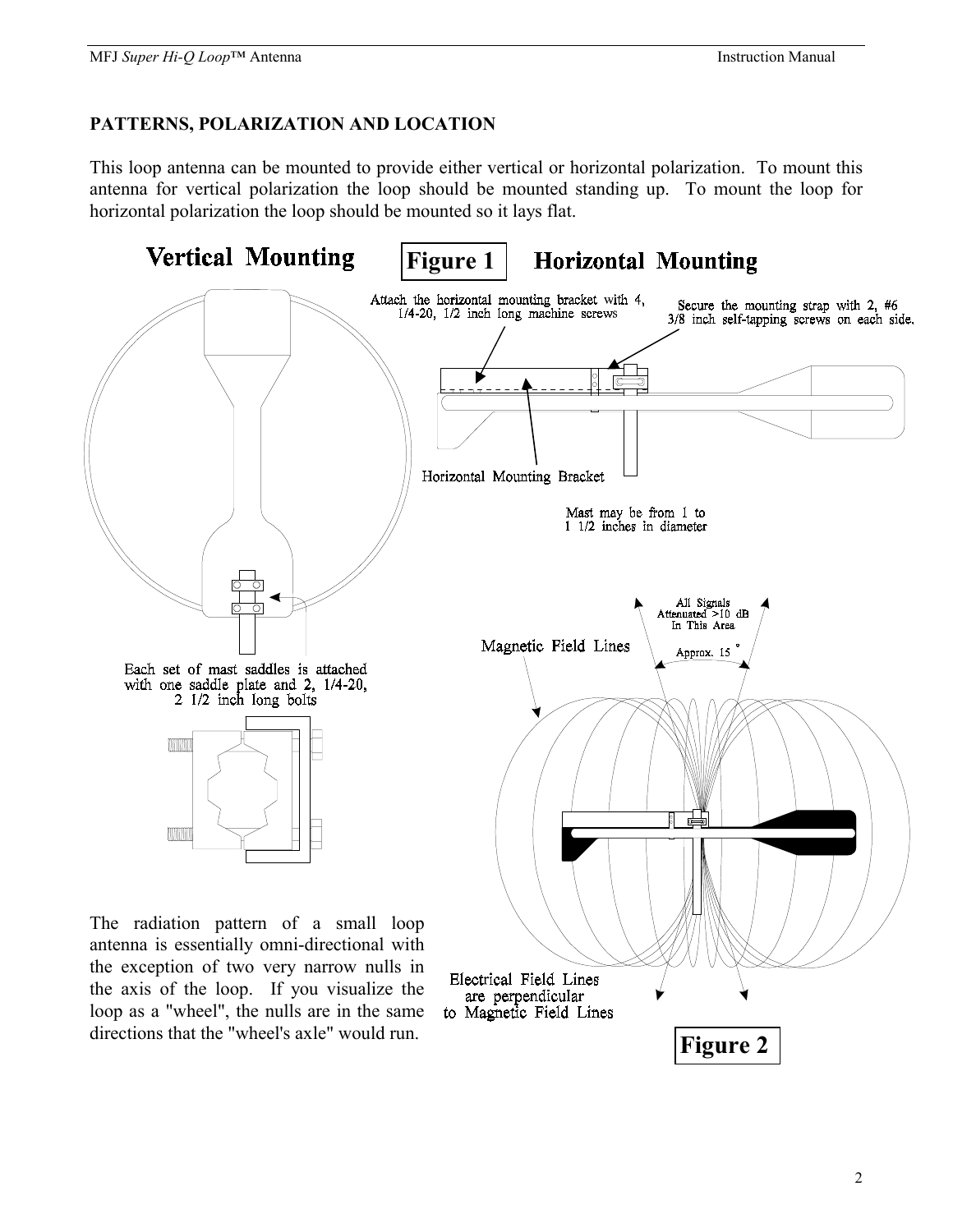Some skywave signals can be nulled

Signals will be attenuated more than 10 dB if they arrive within 15 degrees of the axis of the loop.

In general this antenna, like most others, should be mounted as far away from and as high above other objects as possible. The "null" (or broadside axis) of the loop should be placed in line with the direction that you do not want to transmit or receive. **If the loop can not be mounted more than 20 feet above ground,** or above a metal roof, the best mounting arrangement will be with the loop vertical. If the loop is mounted over 20 feet above the ground (or ground plane) a horizontally mounted loop will probably be the most satisfactory.

#### **NULLING UNWANTED SIGNALS**

The narrow loop nulls can be used to reduce interference from undesired directions, if the unwanted signal is coming from a fixed direction and wave angle. The narrow null pattern usually makes tilting the loop a requirement to null sky wave signals. Because of the constantly changing angle and direction of sky wave signals the nulls of the loop are probably most useful for eliminating ground wave interference, although they can be effective on some sky wave signals.

Other examples of using the "null" can be understood if we consider a loop antenna located on a roof. By mounting the antenna horizontally above the middle of the roof the "null" can be positioned directly below the antenna (through the building). This mounting arrangement helps receiving by reducing the noise pick-up from devices in the building and helps transmitting because energy is not coupled into the building's "lossy" structure. RFI in the building will also be reduced because the signal transmitted into the building is weaker.

# Reduce transmission into the building **Null** household noise റ≋: **Figure 3**

#### **VERTICAL POLARIZATION**

When the loop is mounted to provide vertical polarization the pattern is vertically polarized in line with the loop element. There will still be a large amount of horizontally polarized radiation broadside to the loop, especially if the ground under the loop is less than perfect or if the loop is mounted some distance above the ground.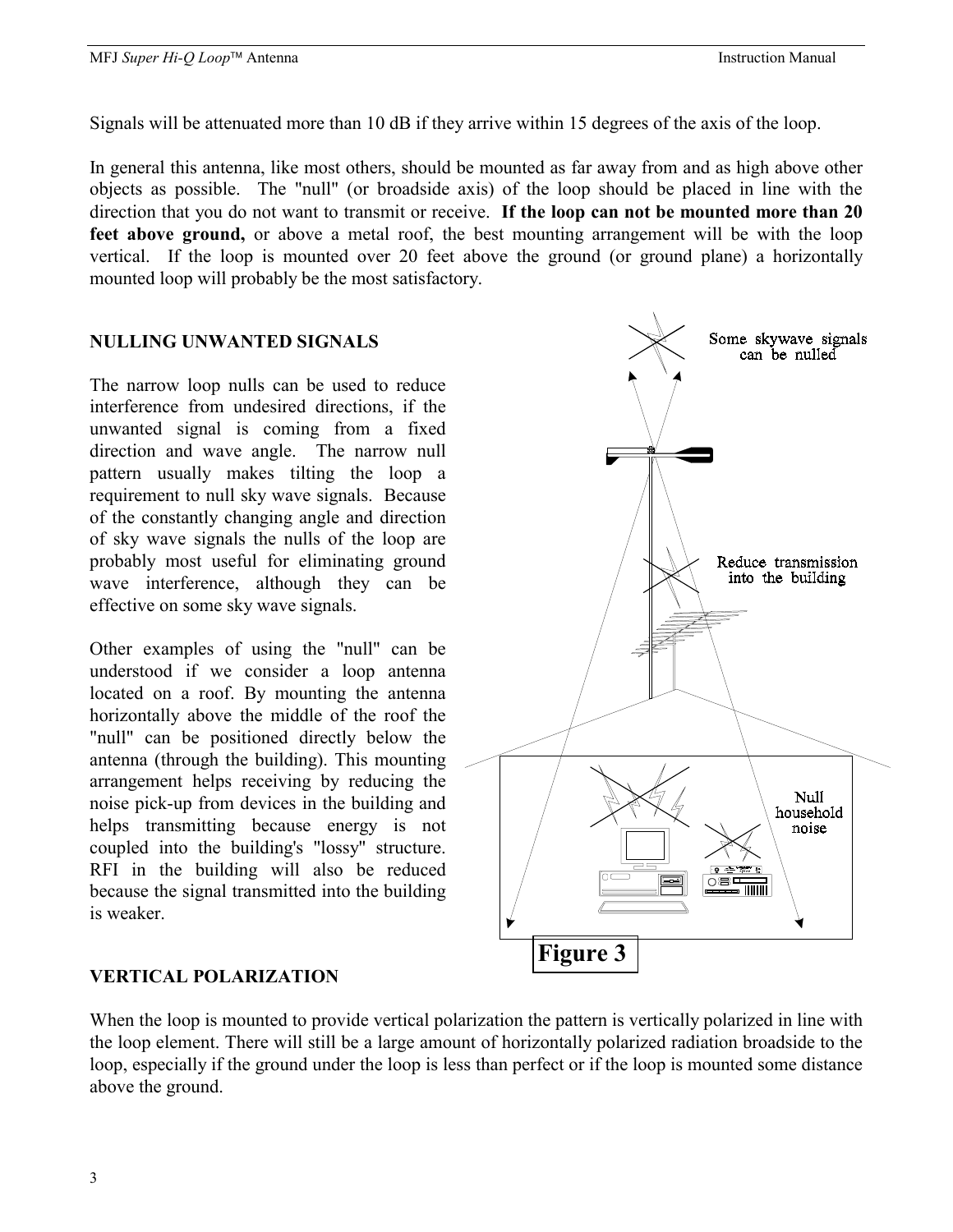The broadside horizontal radiation that occurs in a small vertical loop is mostly above 10 degree wave angles and extends straight above the loop and to the opposite 10 degree elevation point. **True vertical polarization occurs only in line with the loop**. As you move around the loop towards the sides, the pattern "skews" and eventually becomes completely horizontal broadside to the loop.

Unlike linear verticals, vertically polarized small loops also radiate straight up and down from the antenna. This high angle radiation can be used to cover short distances by sky wave. The high angle horizontal radiation in a vertically polarized loop antenna occurs because the ground below the loop is either too far away or is not a good enough RF reflector to cancel the horizontal radiation component of the vertical loop.



This effect can be reduced by laying a screen or grid of wires that extend for at least 20 feet each direction from the antenna just below a vertically mounted loop antenna, or mounting the loop vertically over a large metal roof.

### **HORIZONTAL POLARIZATION**

Horizontal mounting of the loop antenna results in an omni-direction, horizontally polarized pattern that has a null straight up in the air and straight below the center of the antenna. This means that any ground reflection will tend to cancel the radiation along the horizon, and also at low wave angles unless the loop is mounted some distance above ground. Mounting a horizontal SMALL loop antenna just above a good reflecting ground will practically guarantee no useful signal in any direction!

**Note:** Do not expect the best results if you mount this loop antenna horizontally if it is less than 20 feet above a metal roof or other ground plane!

Since ground wave signals only propagate well along the earth when they are vertically polarized, a horizontally polarized loop may not respond to some local noise sources. Like all other antennas, a small loop is generally a quieter receiving antenna when horizontally polarized. This also means that a horizontally polarized loop is not a good choice for local ground wave communications. However, it is an excellent choice for medium to long distance sky wave communications.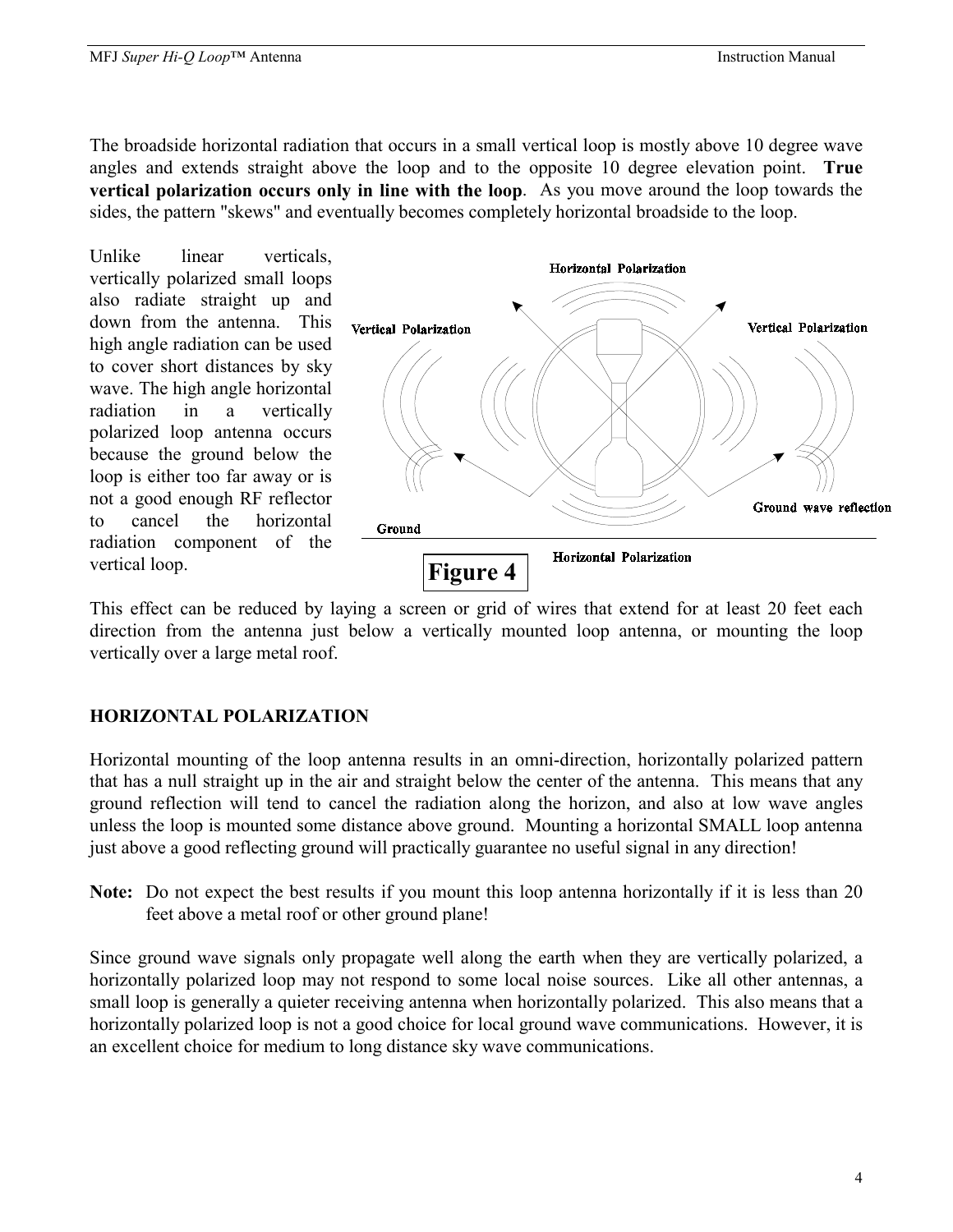### **OUTDOOR LOOP INSTALLATION**

The MFJ "Super HI-Q Loop" has two mounting clamps that are held in place by four 1/4-20 7/16" hex head bolts. The mounting clamps accept masts up to 1-1/2" outside diameter.

Before mounting the antenna read the section on "PATTERNS, POLARIZATION AND LOCATION".

The following rules must be followed when mounting the antenna:

- 1.) The black housing on the loop element has drain holes for moisture. Never seal the drain holes.
- 2.) The coax connector must always be at the bottom of the antenna when the antenna is mounted vertically or pointed towards the ground when the antenna is mounted horizontally.
- 3.) If the loop is mounted **vertically** do not extend the mast more than two inches beyond the mounting clamps or the tuning and operation of the loop may be compromised.
- 4.) If the loop is mounted **horizontally** the horizontal bracket must be installed. Use four 1/4-20 1/2 inch machine screws at the base of the bracket. Secure the mounting strap around the antenna with 2, #6 3/8 inch on each side. The mast saddles can now be attached to the side of the mounting bracket. Refer to Figure 1.
- 5.) Always support the coax by securing it to the mast just below the mounting clamps. Never let the weight of the coax hang on the connector. Some improvement in lightning protection of the loop electronics can be achieved by coiling and taping the coax into a two turn, one foot diameter, loop between the antenna and the mast. Be sure this lightning retarding loop is below the plane of the antenna and at right angles to it.
- 6.) If you use "coax seal" use it **sparingly**. Seal **only** the area near the top of the loop's female connector and the knurled area of the male coax connector. **Sealing the bottom gap in the male coax fittings outer shell, or the gap between the black housing and the connector on the loop, prevents condensation from draining out of the connectors and the loop housing**.
- **Note:** The best material used to seal connectors is either GE Dielectric Silicone Compound or a clear silicone heat sink compound. Use sealing compounds SPARINGLY on the threads of coax connectors. This is the same type of waterproofing material used by CATV and commercial antenna installers with good success.
- 7.) The mast or supporting structure should be galvanized steel or thick walled aluminum mast and at least 1-1/4" OD. Do not use thin wall aluminum tubing or standard steel electrical conduit to support the loop. The mast should be supported or guyed as close to the mounting point of the loop as possible and **Never** more than five feet below the loop. Non-conductive guy lines or guy lines with insulators installed to break the guy into 13 feet or shorter lengths should be used. This is especially important within 20 feet of the loop.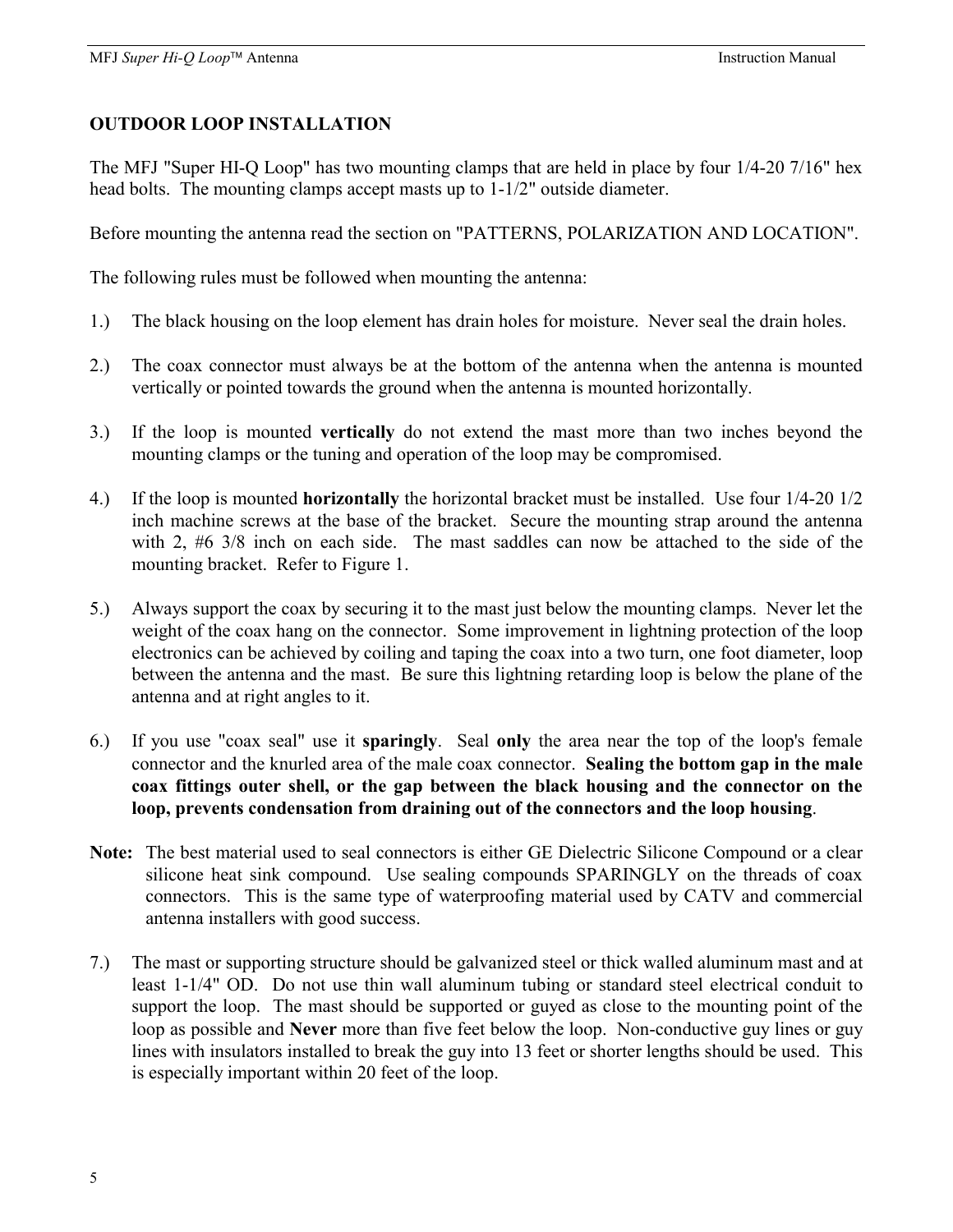8.) The mast should be grounded for lightning protection and electrical safety. The coax feedline should be dressed down the mast and have it's shield grounded at the point where it enters a building for lightning protection.

#### **WARNING! Never mount this, or any other antenna near power lines or utility wires! Any materials: ladders, ropes, or feedlines, that contact power lines can conduct voltages that kill. Never trust insulation to protect you. Stay away from all power lines.**

This antenna can be used inside a wooden or non-metallic building with some reduction in performance. Caution must be used when this antenna is used indoors because the antenna generates strong electromagnetic fields. These fields can induce considerable RF currents into wiring and other metallic items. A secondary concern is that the effects of RF fields on humans is not yet fully understood.

#### **WARNING! Never operate this antenna where people are subject to high levels of RF exposure, especially above 10 watts or above 14 MHz. Never use this antenna near RF sensitive medical devices such as pacemakers.**



### **Loop Controller Back**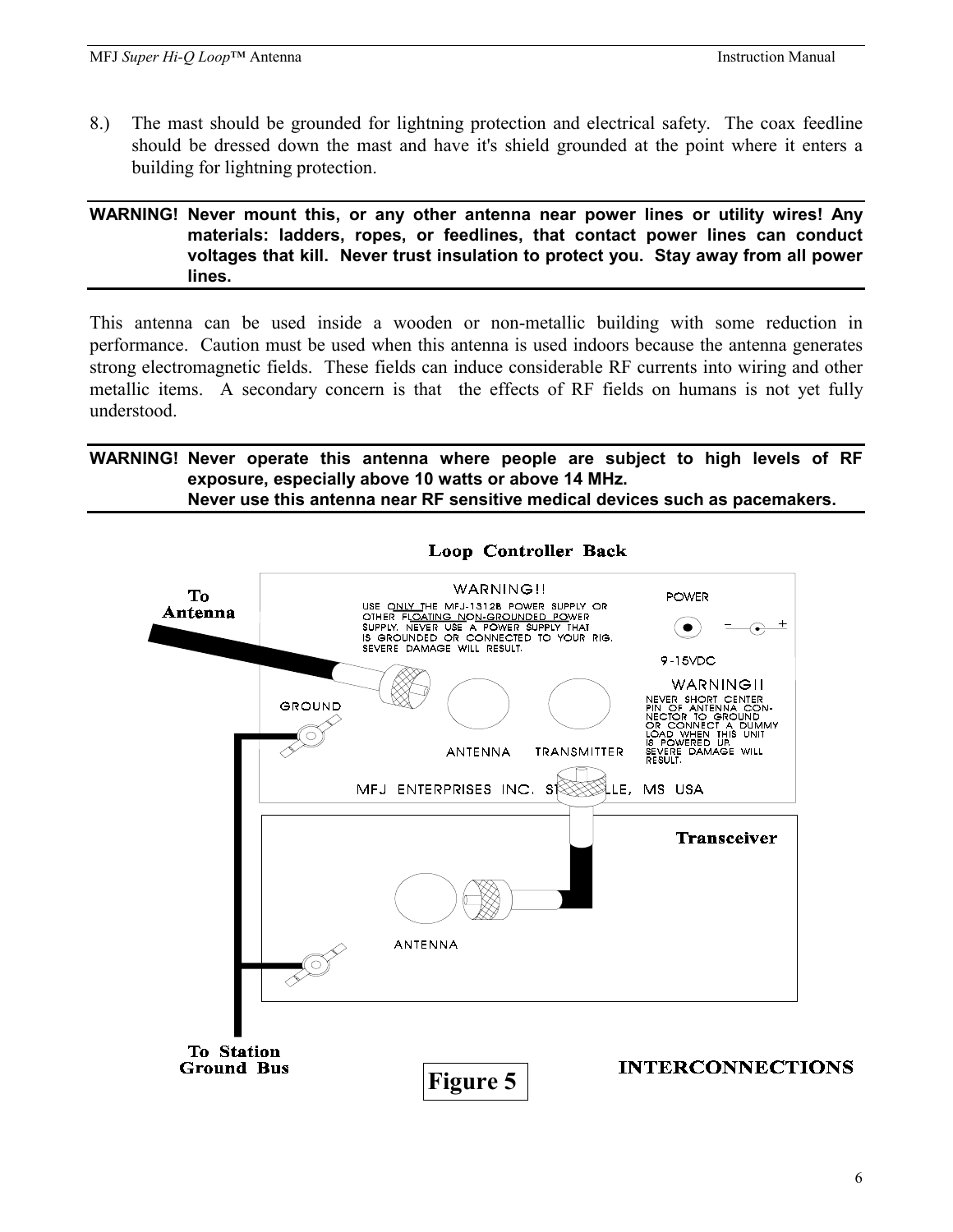# **INDOOR CONTROL BOX INSTALLATION**

#### **WARNING! Do not install any devices between the control box and the loop antenna! If anything causes a low DC resistance or short between the center conductor of the coax and ground the control box or power supply will be damaged.**

The control unit of the MFJ "Super Hi-Q Loop" can be located at any position that allows easy access to the controls of the unit and the transceiver. The coax lines should be good quality 50 ohm lines and should be kept reasonably short to reduce losses. If you use quality low-loss cable, the exact lengths used are unimportant and will not effect the operation or SWR of the system. However, if you use lossy cable adjustment of the control head may be necessary.

If you are using a lossy cable between your antenna and controller and have problem tuning, the easiest way to correct the problem is to get better quality cable. If changing the cable is impractical, adjustment of R10 to the minimum may correct the problem. If you still get a needle dip and the motor does not stop, adjust R10 to the middle setting and try shorting R11.

The power supply used with this unit must not be connected to any other devices while connected to the loop control box.

**CAUTION: The power supply of this unit must not be grounded! If either the positive or negative leads are grounded the control unit will be damaged! Use only the MFJ-1312B, MFJ-1315X or equiv. supplied with this unit!** 

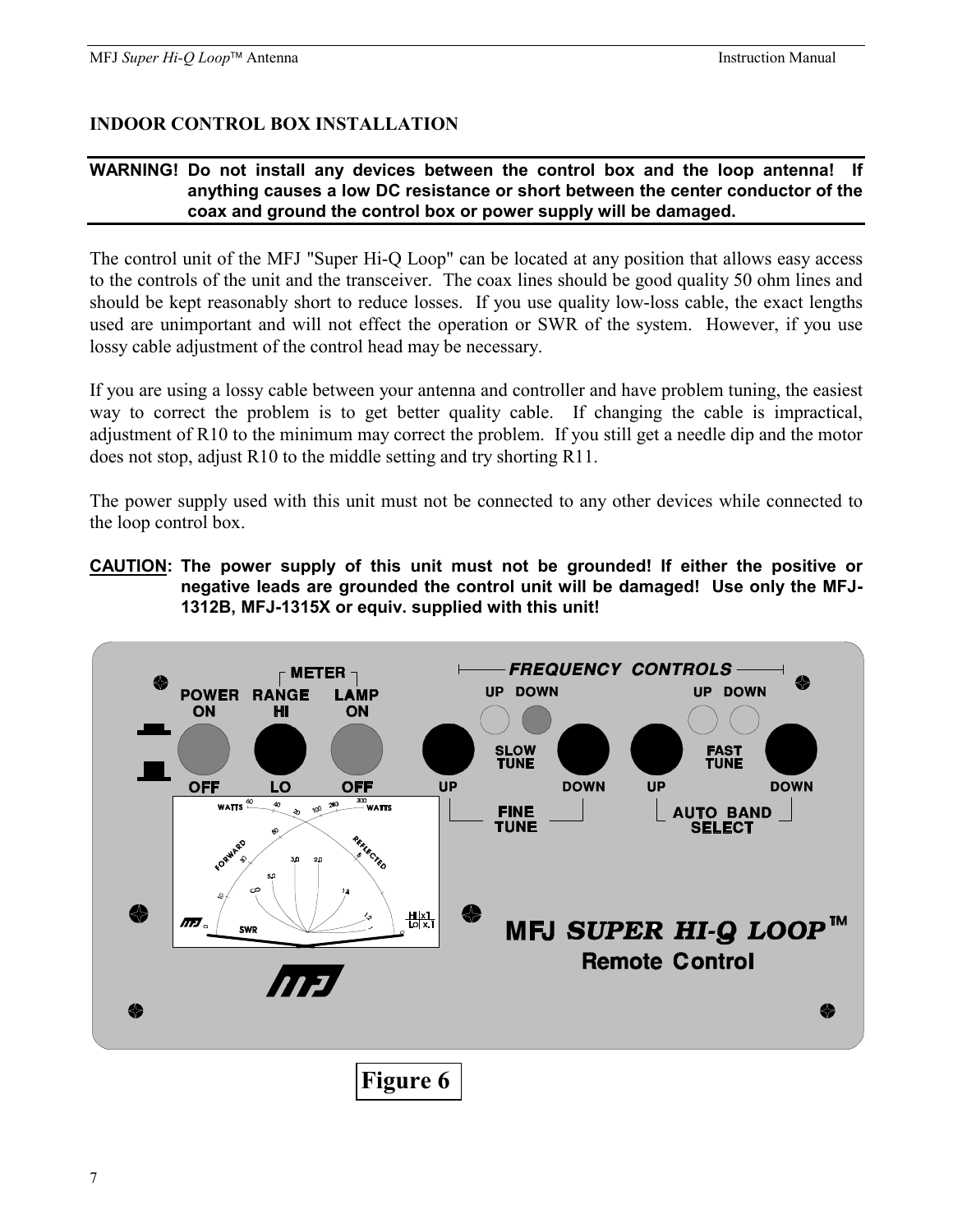#### **CONTROL HEAD THEORY AND OPERATION**

The MFJ "Super Hi-Q Loop" control head contains a cross needle SWR-WATTMETER that reads forward and reflected power on high and low power scales. The high power scales are 300 watts forward and 60 watts reflected, and the low power scales are 30 watts forward and 6 watts reflected. Power is always read from the top scale with a 0.1 multiplier in low power.

The control head supplies control voltages to the loop antenna through the coaxial feedline. These voltages are low voltage and low current so that the length of the coaxial line does not affect the operation of the motor. It is important that the feedline remain water-free and that there are no short circuits between the center conductor and the shield of the feedline.

The control head also contains the circuits that detect the tuning condition of the antenna. These circuits are activated *only* when the AUTO BAND SELECT "UP" or "DOWN" buttons are depressed. When these switches are "latched" in the presence of constant RF, the loop will tune until the SWR drops or the end of the tuning range is met. If the SWR minimum is crossed a "beeper" sounds and the motor voltage is removed. If the end of range is reached without crossing the SWR minimum the FREQ "UP" or "DOWN" LED will extinguish and the motor will stop. When you release the "latched" button after the low SWR point is crossed a "MOVE" LED near the "FINE TUNE" buttons will be lit.

The control head also contains circuits that allow the motor to move in slow steps. To optimize the SWR the FINE TUNE buttons are used. The "MOVE" LED's that indicated which way you needed to move after using the AUTO BAND SELECT will extinguish after the proper FINE TUNE button is pressed.

Additionally, there are switches for wattmeter power sensitivity, the meter lamp, and main power offon. There are also two yellow LED's labeled "FREQ" UP and DOWN that monitor the current that the loop motor (feedline) is drawing. A continuous light indicates that one of the "AUTO BAND SELECT" switches is on and the motor is running, a flashing LED indicates that a FINE TUNE switch is on. These LED's should NOT remain lit after the motor reaches a stop. This condition should occur in less than 40 seconds of fast tuning.

#### **CONTROL HEAD POWER**

The MFJ "Super Hi-Q Loop" control head requires a 9-15 VDC, *ungrounded* power supply. The power jack accepts a 2.1mm coaxial plug with the center conductor positive. The MFJ-1312B is supplied for 110 Vac operation. For 220 volt operation the MFJ-1315X is available. Connect the power adapter into the power jack on the back of the control head. There is also an internal battery connection that can be used with 2 battery holders with 4 "AA" batteries in each for portable operation.

#### **CAUTION: Do not use any grounded external power supply to power the control head. Use the AC adapter supplied with the unit.**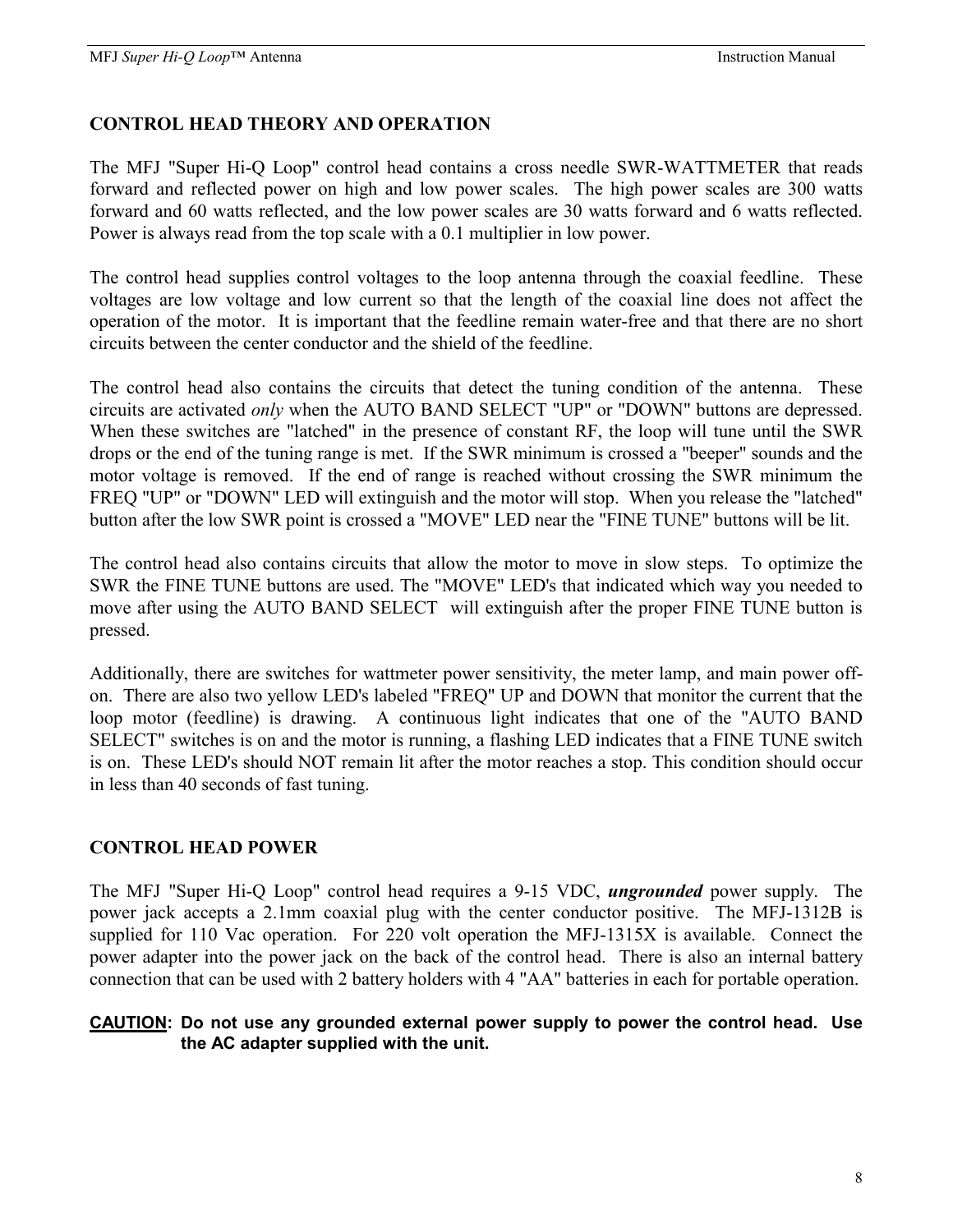The control head draws 6 mA on standby. The current increases to 20 mA while tuning (because of the tuning motor in the loop and the LED's). Additionally, the meter lamp can draw 35 mA of current. Please note that the light in the meter draws more current than all the other electronics. When using battery power, the extended use of the meter lamp should be avoided.

#### **TO PREVENT DAMAGE TO THE CONTROL UNIT:**

- 1.) Never connect a grounded power supply to the input jack.
- 2.) Never connect the power supply that is being used with this unit to ANY other device or control head.
- 3.) Never exceed 15 Vdc of well filtered dc input to the control head power jack.
- 4.) Never connect any tuner, meter, switch, or other device between the control head and the loop antenna.
- 5.) Always disconnect the antenna from this control head during lightning storms and unplug the power supply.
- 6.) Always ground the control head to the station ground buss.
- 7.) Never transmit with more than 150 watts through the control head.
- 8.) Always ground the shield of the feedline to a good earth ground at the entrance of the building for lightning and RF protection.

### **TESTING AND OPERATION**

#### **WARNING! Connecting a power supply that has outputs grounded to chassis or earth ground will result in damage to the control head.**

To test your new installation and familiarize yourself with tuning the loop antenna, follow this procedure. Before starting, set-up the switches in the control head as follows:

Power Switch - "OFF" (out) Meter Range - "HI" (in) Meter Lamp - "ON" (in) AUTO BAND SELECT- Both UP and DOWN buttons are OFF (out)

- 1.) Measure the resistance between the center conductor and ground of the coax feeding the loop with an ohm meter, the resistance should be more than 600 ohms.
- 2.) Connect the loop feedline to the proper connector on the rear panel of the control head. FAILURE TO CONNECT THE COAXIAL LEADS TO THE CORRECT CONNECTORS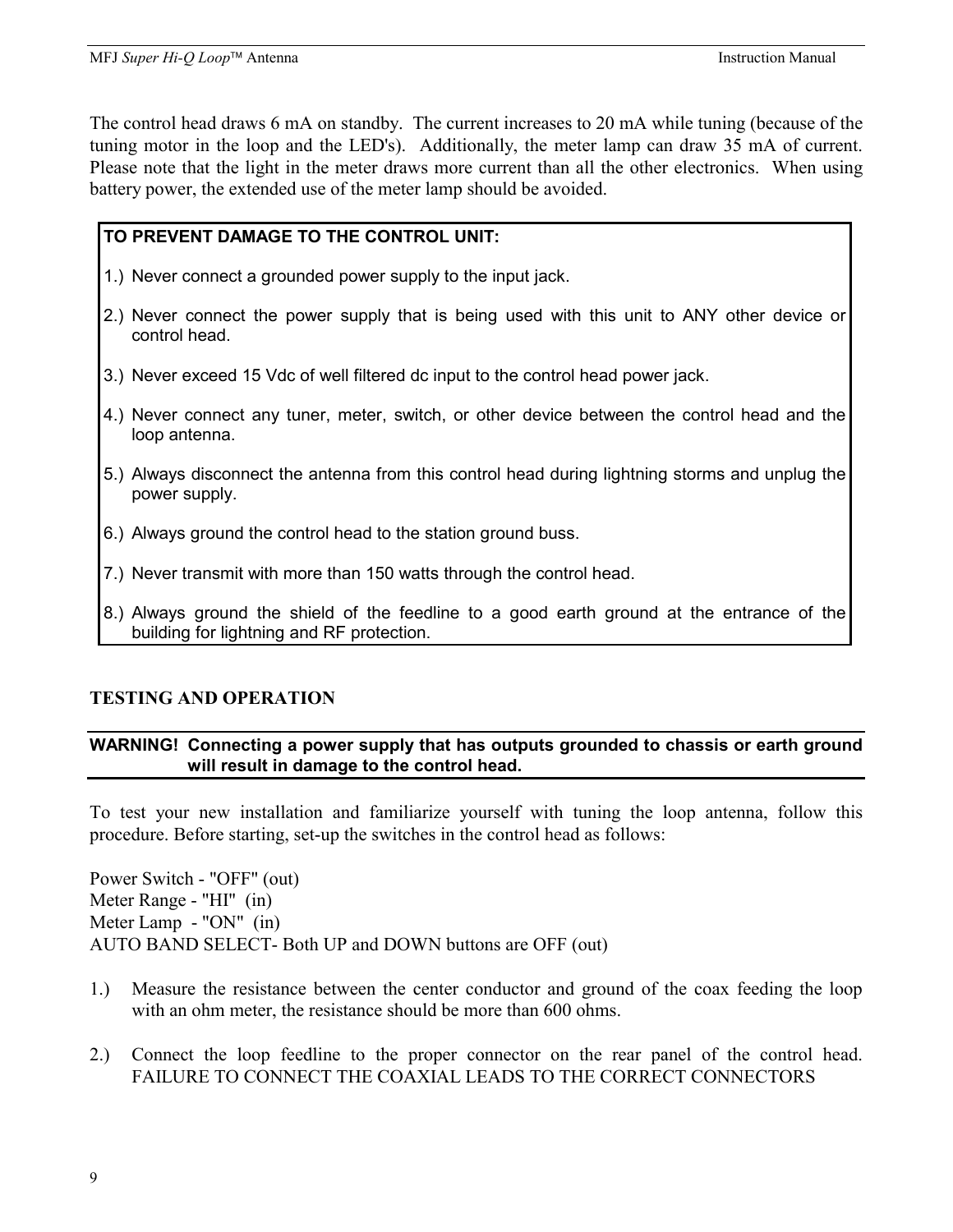ON THE CONTROL HEAD CAN DAMAGE THE CONTROL HEAD OR OTHER EQUIPMENT! See figure 6. Be sure the cable to the transceiver and the power supply (if used) are connected.

- 3.) Plug the power supply into an 110Vac outlet.
- 4.) Place the control head ON-OFF switch in the ON position. The meter lamp should light at this point. Leave the lamp ON during these tests. If the lamp does not light at this point immediately unplug the power supply and double check everything up to this point.

#### **CAUTION: If the meter lamp gets very dim or goes out during any of the following steps, or any other abnormal condition occurs, shut off power immediately and consult the troubleshooting guide.**

- 5.) Cycle the loop to the bottom of it's tuning range by pushing in the AUTO BAND SELECT "DOWN" button. Watch the meter lamp, it should remain illuminated. The FREQ "DOWN" LED should light until the loop reaches the end of the tuning capacitors rotation (0-45 seconds) and then extinguish. RELEASE THE "DOWN" BUTTON.
- 6.) Cycle the loop to the top of it's tuning range by pressing the AUTO BAND SELECT "UP" button. The FREQ "UP" LED should light until the loop reaches the highest frequency and then extinguish (approx. 20-45 seconds). RELEASE THE "UP" BUTTON.
- 7.) Cycle the SLOW UP and DOWN buttons. The FAST UP or DOWN LED should flash off and on while the loop is tuning. The flashing FAST UP LED will extinguish when the upper tuning range limit is reached.

If all of the tests work you are ready to apply RF to your new antenna. Continue with the following:

- 8.) Adjust your transmitter to any desired frequency between 10.1 and 29.7 MHz and apply a small amount of unmodulated carrier to the loop (between 1 and 50 watts.) If the power is less than 30 watts be sure to set the RANGE switch to "LO".
- 9.) Press the "DOWN" AUTO BAND SELECT BUTTON. The FREQ "DOWN" LED should light until the loop passes the frequency of the transmitter. A tone alert will sound and the FREQ "DOWN" LED will extinguish.
- 10.) Release the AUTO BAND SELECT "DOWN" button and the tone should stop. A MOVE "UP" or "DOWN" LED should light.
- 11.) Press the button by the LED that is lit and carefully watch the reflected power needle on the meter. There will be a rapid dip in reflected power. Stop as close to the bottom of the dip as you can.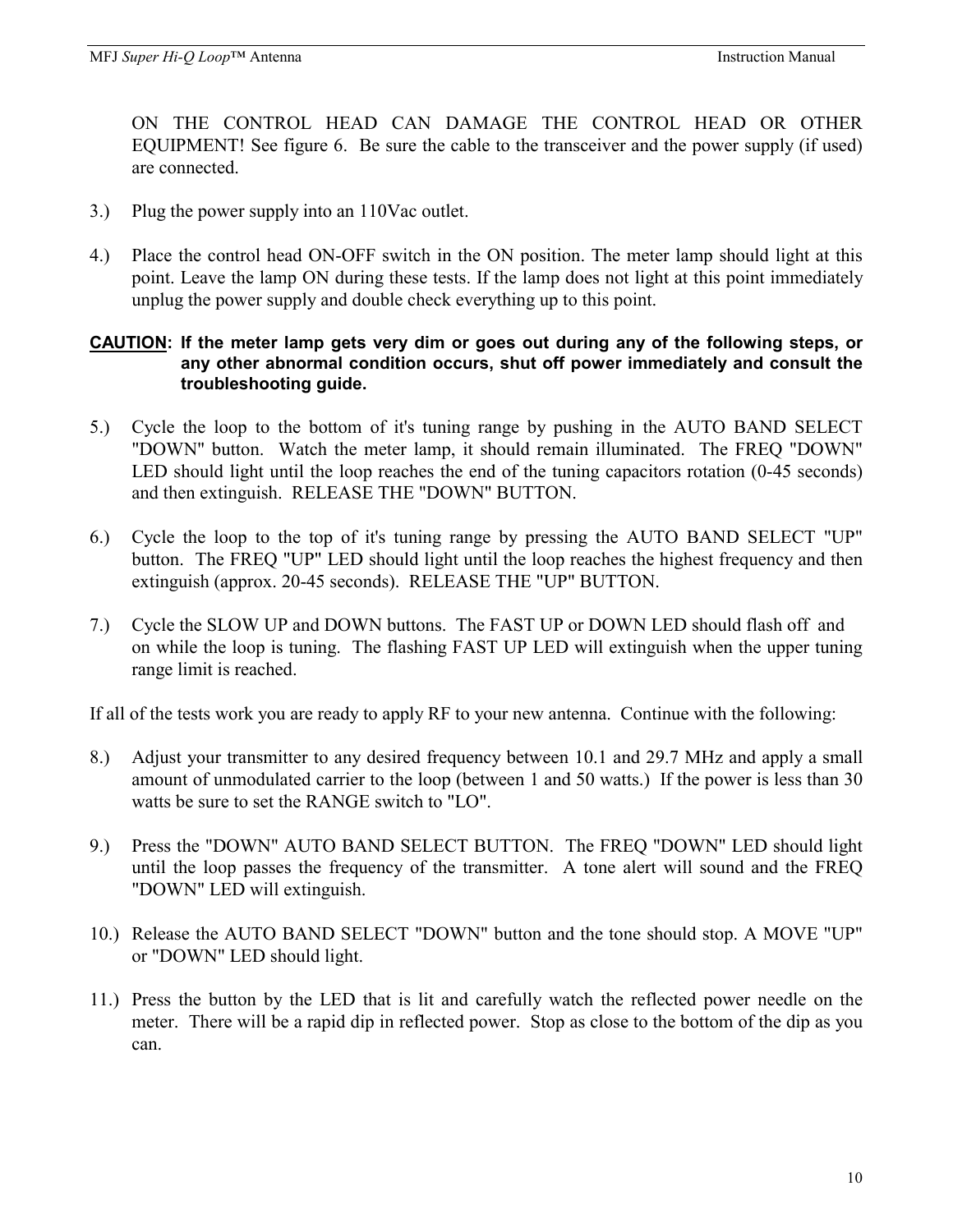12.) If you go past the dip simply reverse directions with the opposite direction button. THE TUNING OF THE LOOP IS VERY SHARP! It takes a little practice to catch the lowest SWR. Stop transmitting and ID when done tuning!

Congratulations! You have successfully tested and operated your MFJ "Super Hi-Q Loop" installation. You should now be familiar enough with the controls and how the controls respond to go to the easier and more general operating instructions. Please remember the following important points while you use the "Super Hi-Q Loop":

THE TUNING OF THIS ANTENNA IS VERY SHARP due to the extremely high "Q" of the loop. The same thing that makes the loop work so well is what makes the tuning so sharp. If you move more than a few KHz in frequency you will probably want to adjust the SWR. After you use the antenna, experience will help you decide when to use the BAND SELECT or FINE TUNE buttons.

TO PROPERLY TUNE THE LOOP ANTENNA ON "AUTO BAND SELECT" the control head must have between 100 mW and one hundred watts of RF power at the desired operating frequency applied to it, with one to 50 watts being the best power range. Although very little power will be radiated until the loop is tuned, use the least power necessary during tuning. Always check frequency *before* tuning to avoid causing interference.

# **GENERAL OPERATION AND TROUBLESHOOTING**

After you have tested the loop as described in the "TESTING AND OPERATION" section you are ready to learn the "short-cuts" necessary for easy, day to day, use of this antenna. The following section will help you learn these short-cuts, as well as locate any problems that may occur with your new antenna system.

There are two basic methods that you can use to tune the antenna during daily operation. One method requires you to know whether the new frequency is higher or lower than the last frequency used, the other method must be used when you can't recall the last frequency where the loop was used.

# **TUNING WHEN YOU DO NOT KNOW THE LAST OPERATING FREQUENCY**

If you ever loose track of the last frequency the loop was used on you should follow this procedure:

- 1.) Press the "UP" AUTO BAND SELECT button. The FREQ "UP" yellow LED should light as the loop moves to the highest frequency range. After the LED goes out, release the "UP" AUTO BAND SELECT button.
- 2.) Select the proper wattmeter "RANGE" for the power you intend to use in tuning the loop and transmit a steady, low power, UNMODULATED carrier on the desired operating frequency.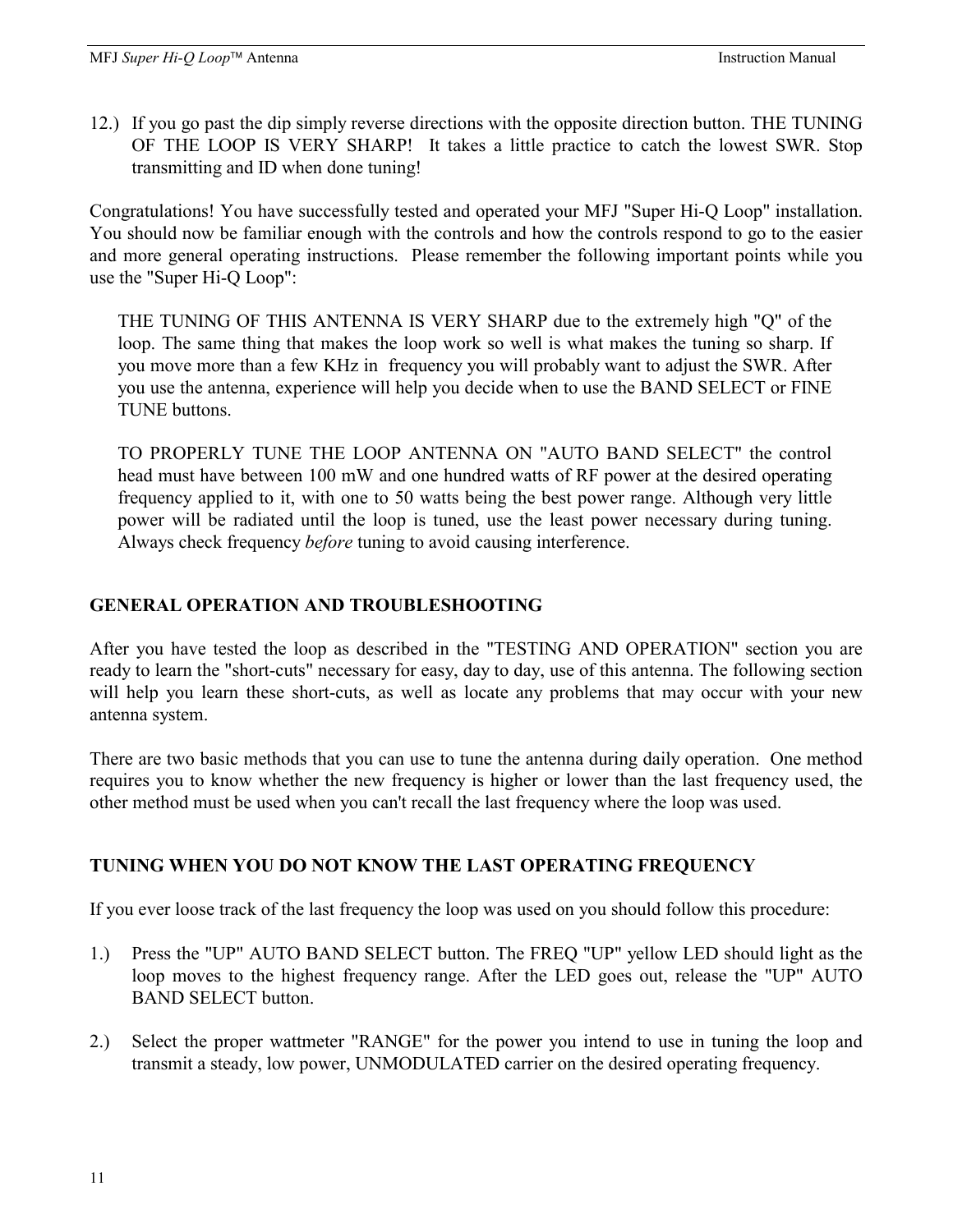- 3.) Press the AUTO BAND SELECT "DOWN" button. The yellow FREQ "DOWN" LED should light.
- 4.) The control box should beep and the yellow FREQ "DOWN" LED should go out after the operating frequency range is found. Release the Auto Band Select "DOWN" button and a red or green MOVE "UP" or "DOWN" LED should light.
	- **Note**: If the transmitter power is suddenly changed or removed the control system will stop the loop tuning at the wrong spot.
- 5.) Watch the reflected power needle carefully while you press or "tap" the FINE TUNING button next to the lit LED. This adjustment is very sharp and you may pass the lowest SWR point slightly.
- 6.) "Tap" the other "FINE TUNE" button until the reflected power is as low as possible.

 You are now done tuning the loop. Any small changes in frequency can be handled by using the FINE TUNE buttons.

# **TUNING WITH A KNOWN DIRECTION OF FREQUENCY MOVEMENT**

This method of tuning should be used when you know what direction the antenna needs to move. If the change is small then only the FINE TUNE buttons need to be used (goto step 4).

- 1.) Adjust the transmitter to the new frequency and transmit a steady, unmodulated carrier (1-50w is ideal). Be sure the RANGE switch is set correctly for the power level applied.
- 2.) Press the appropriate AUTO BAND SELECT button in and observe the yellow "FREQ" LED closest to the button pressed. The LED should light while the loop is searching for the new frequency.
- 3.) After the reflected power goes through a dip the beeper should sound and the "FREQ" LED will turn off. Release the AUTO BAND SELECT button.
- 4.) Press or tap the appropriate FINE TUNE button now while carefully watching the wattmeter's reflected power needle for the lowest reading. BE ALERT. This dip is very sharp.

After the lowest SWR point is reached you are ready to begin operation.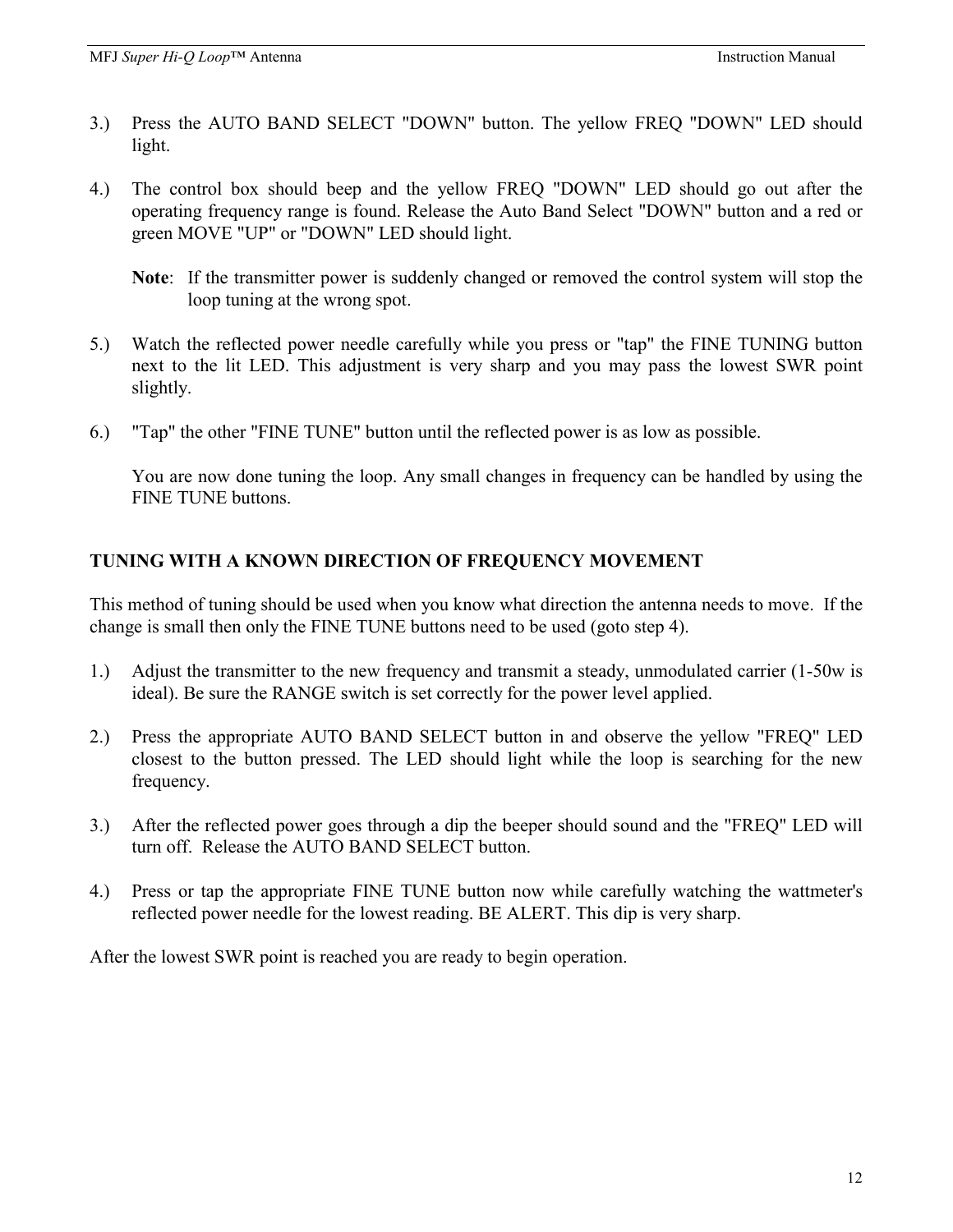# **TUNING THE ANTENNA FOR USE WITH A RECEIVER**

This method of tuning should be used when the operator is trying to use the antenna with a reciever.

Tuning a receiving antenna is usually accomplished by setting the receiver on the desired frequency, and then tuning the antenna while listening to audio of either the wanted station itself or the existing white noise level in the spectrum if no station exists.

In the receiving mode the controller head will not be able to tune the antenna automatically, because the controller head requires RF power for tuning. Tuning this antenna with a receiver should be done manually using the fast tune and slow tune buttons while listening to the audio. Unstead of listening to white noise *( which has low audio level most of the time )* it is better to listen to the deliberately induced noise by the capacitor's motor, while tuning, using the fast tune of slow tune buttons. When the motor noise level reaches maximum then the antenna is tuned to the receiver frequency, and the reception is optimized.

# **TROUBLESHOOTING**

#### **If the meter does not light.**

Check the power supply for proper voltage.

#### **If the meter or LED's dim suddenly any time during operation.**

Check that the coax is connected properly. Check for a short from the antenna coax center conductor to ground. Check for a short from the DC power supply to chassis ground.

### **If you push a Tune button and the Tune LED stays on for more than 40 seconds.**

Check for moisture in the feedline or antenna.

### **If you press a Tune button and an LED does not light.**

Make sure the other Fast tune button is not latched. Check to see if you are at the end of the tuning range (press the other tune button, LED will light). Check for a open in the coax between the controller and the antenna.

#### **If you tune throughout the entire range of the antenna and get no SWR dip and buzzer.**

Check the mounting of the antenna (too close to a building, or other improper mounting, etc). Check that you are transmitting within the range of this antenna.

# **If the buzzer sounds but the meter did not dip and the slow buttons will not tune the antenna.**

Check to make sure that your tuning signal is a *constant* unmodulated signal.

#### **If the buzzer sounds, the meter dips, but the slow buttons will not tune the antenna.**

The slow speed buttons may be pulsing too slow to overcome the backlash spring tension. As a last resort, remove the cover of the unit and find R26. While holding one of the slow tune buttons adjust R26 for a faster pulse (LED blinks faster). Test for tuning across the bands. Replace the cover.